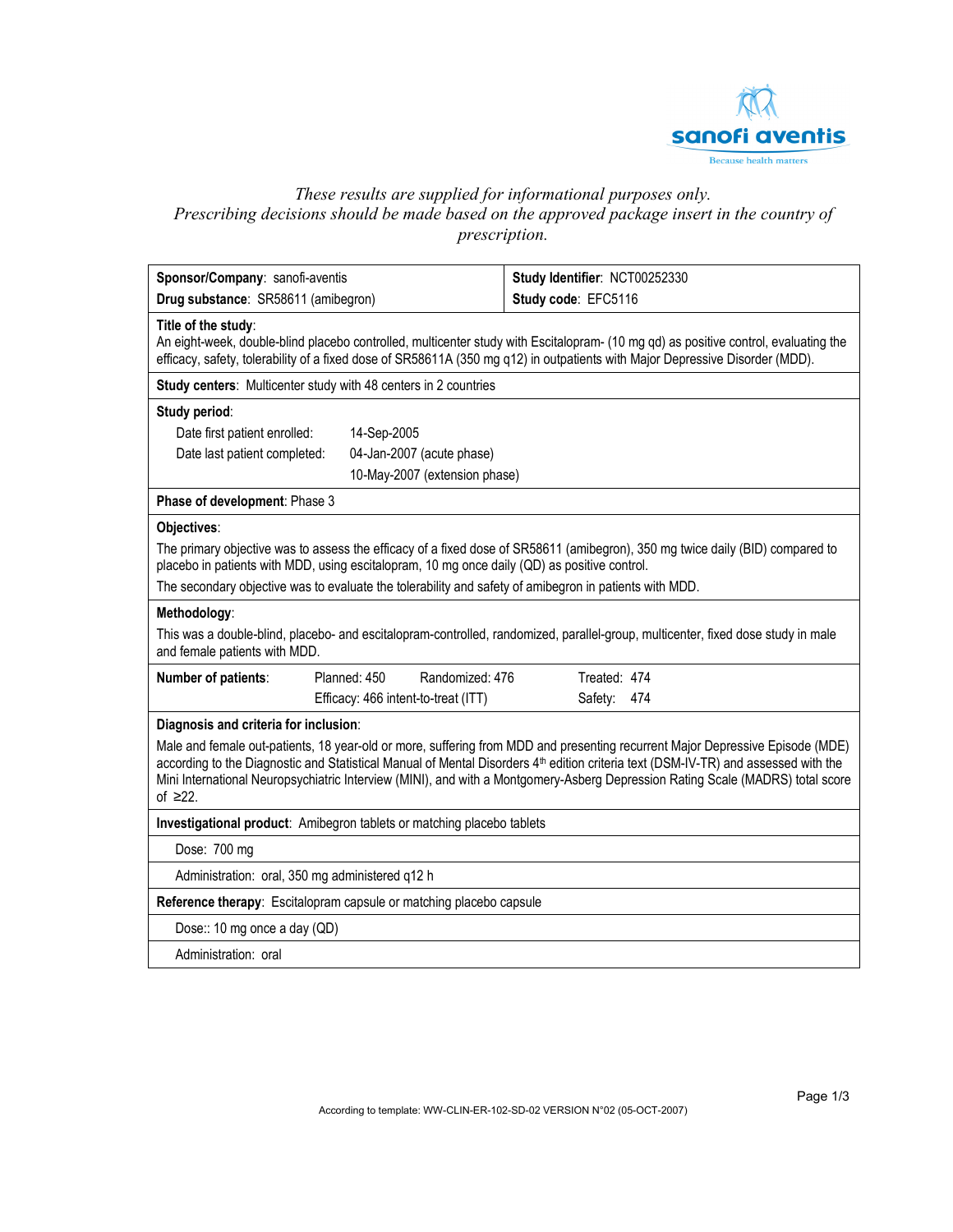## **Duration of treatment**:

Single-blind run-in placebo period: 1 week - Double-blind randomized treatment period: 8 weeks (acute treatment period) + 18 weeks (optional extension treatment period).

#### **Duration of observation**:

10 weeks (including screening, single-blind and acute double-blind treatment periods and follow-up) for those patients who did not enter the extension and 28 weeks for those patients who entered the extension.

### **Criteria for evaluation**:

### Efficacy:

The primary efficacy analysis the change in the 17-item Hamilton rating scale for depression (HAM-D) total score from baseline to Day 56. The key secondary efficacy variable was the change in the clinical global impression (CGI) severity of illness score from baseline to Day 56. Other secondary efficacy endpoints that were assessed included MADRS, Hamilton rating scale for anxiety (HAM-A), and CGI improvement scores.

### Safety:

Safety was assessed by clinical monitoring of adverse events (AEs), laboratory parameters (hematology, blood chemistry, urinalysis), vital signs (including weight), changes in sexual functioning questionnaire (CSFQ), and physician withdrawal checklist (PWC).

## **Statistical methods**:

## Efficacy:

Primary efficacy analysis was done on the change from baseline to Day 56 in the 17-item HAM-D total score using a mixed effect model with repeated measures (MMRM), under the missing at random framework. The primary analysis was performed on the ITT population. The Student t test statistics at Day 56 was used to determine the statistical significance in the comparison of amibegron versus placebo.

Secondary efficacy endpoints were analyzed using MMRM analysis of covariance with last observation carried forward methods (LOCF ANCOVA) (quantitative variables with baseline value), or LOCF ANOVA methods (quantitative variables without baseline value). Categorical secondary efficacy variables were evaluated by either the chi-square test or Cochran-Mantel-Haenszel row mean score statistics.

## Safety:

Safety and tolerance data were summarized (by treatment group) using descriptive statistics. Incidences of potentially clinically significant abnormalities (PCSAs) in clinical laboratory results, or vital signs, were presented by treatment group. The CSFQ was analyzed using the LOCF ANCOVA method. Summaries of the count and percentage of patients experiencing each symptom listed in the PWC as well as mean score were provided by treatment group.

#### **Summary**:

#### Efficacy results:

Overall at baseline, of a total of 476 patients randomized, the majority of patients were female (65.3%), Caucasian (77.1%) with an overall mean (±SD) age of 44.2±12.2 years. The median duration of current episode of MDD was 24.0 weeks. Demographic characteristics as well as medical history and psychiatric characteristics assessed using 17-item HAM-D, MADRS and CGI scales were comparable across treatment groups at baseline. A total of 351 patients completed the acute study treatment period. The main reason for discontinuation was AEs with placebo (8.1%), lack of efficacy with amibegron (10.6%) and AEs as well as subject's request with escitalopram (5.8% each).

This study did not show any difference in favor of the amibegron 350 mg BID treatment compared with placebo on the primary endpoint, change from baseline in HAM-D total score, as well as on the secondary efficacy endpoints. The comparison between placebo and escitalopram confirmed the validity of the study design and the conduct of the study.

#### Safety results:

No deaths were reported during the study. An overview of treatment emergent adverse events (TEAEs) reported during the acute phase of the study in the safety population is provided in the table below.